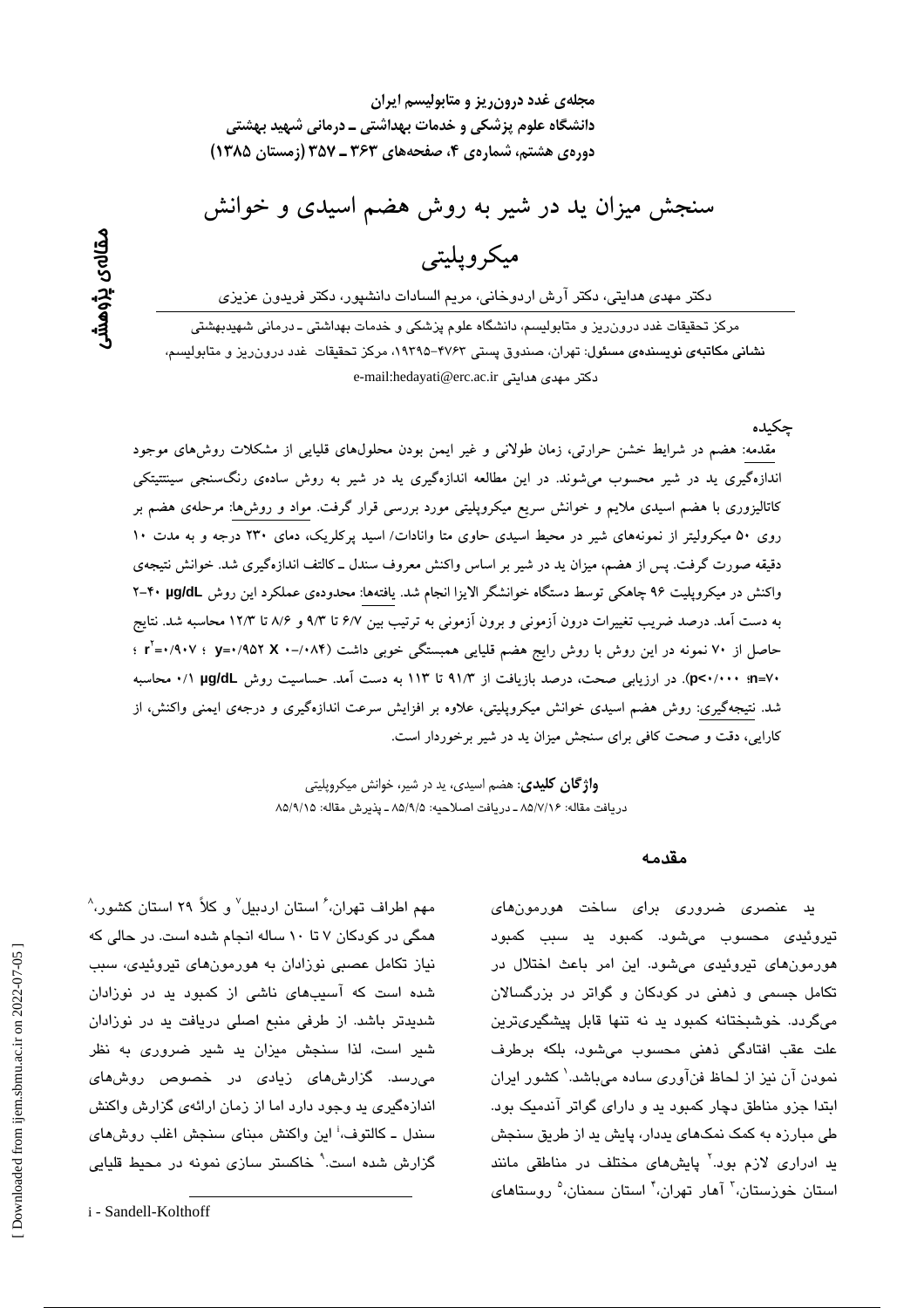قدیمیترین روش اندازهگیری بد به حساب میآید. `` تاکنون از روشهای کروماتوگرافی تبادل یونی،'' فعالسازی سریع نوترونی،<sup>۱۲</sup> الکترود*ه*ای یون گزین،<sup>۱۳</sup> فلورسانس اشعهی ایکس، <sup>۱۴</sup> کروماتوگرافی گاز۔ مایع،<sup>۱۵</sup> طیفسنجی جرمی،<sup>۴</sup> فعالسازی رادیو اکتیوی،<sup>۱۷</sup> پلاروگرافی ضربانی تمایزی،<sup>۱۸</sup> اسیکتروفوتومتری،<sup>۱۹</sup> کروماتوگرافی مایع با کارآیی بالا،<sup>۲۰</sup> کمپلکس و متر*ی* رنگسنجی،<sup>۲۱</sup> جذب اتمی غیر مستقیم،<sup>۲۲</sup> رقيقسازی پلاسما، جفت شده با طيف سنجی جرمی،<sup>۳</sup> کمپلکسومتری فلورسانس،<sup>۲۲</sup> برای این منظور استفاده شده است اما همان طور که گفته شد، مناسبترین روش برای اندازهگیری ید، روش اسپکتروفوتومتری بر اساس واکنش سندل ـ کالتف است. در واکنش مذکور یون سریک زرد رنگ( در مجاورت پدید به یون سه ظرفیتی ( $\rm Ce^{+3})$  بی رنگ (Ce $^{+4}$ تبدیل و ید به دست آمده توسط یون ارسنات مجدداً احیا می شود. به این ترتیب ید موجود در نمونه به عنوان کاتالیزور عمل کرده و مقدار بسیار کمی از آن میتواند واکنش مذکور را به دفعات انجام دهد.

 $2Ce^{+4}$  (yellow) +  $2I \rightarrow 2Ce^{+3}$  (colorless) +  $I^2$ <br> $I^2 + As^{3+} \rightarrow 2I + As^{5}$ 

ید در مواد غذایی اغلب به صورت کووالان به ترکیبات مختلف متصل است، برخی مواد تداخل کننده نیز در نمونههای بیولوژیک وجود دارند، همچنین چربی بالای شیر و تداخل کدورت آن در روشهای رنگ سنجی، نشان دهندهی نقش حیاتی مرحلهی هضم در سنجش میزان ید در نمونههای چرب مانند شیر میباشد. در همهی روشهای گزارش شده برای آمادهسازی نمونه از هضم در محبط قلیایی یا خاکستر سازی در حرارت بالا استفاده شده است. از آنجایی که هضم در محیطهای اسیدی از خطر بالقوه کمتری در مقایسه با محیطهای قلیایی برخوردار است، هدف از این مطالعه طراحی و بهینه سازی هضم اسیدی در شرایط ملايم و اندازهگيري ساده و سريع يد در نمونهي شير است. خوانش نتیجهی اندازهگیری در میکروپلیت توسط دستگاه خوانشگر الایزا به منظور کاهش زمان سنجش، هدف دیگر اين مطالعه محسوب مي شود.

### مواد و روشها

دستگاهها و تجهیزات: دستگاه حرارت دهندهی لولهایی (شركت ا بىسى، آلمان)، اسپكتروفوتومتر(سكومام، فرانسه)، ترازوی آنالیتیک (سارتریوس، آلمان)، دستگاه خوانشگر پلیت

۹۶ چاهکی الایزا (سان رایز، تکن آ ۵۰۸۲، اتریش) و پیپت چند شاخه (فاین پیپت، کمپانی لب سیستم) برای انجام این یژوهش مورد استفاده شد.

دورهی هشتم، شمارهی ۴، زمستان ۱۳۸۵

مواد شیمیایی: همهی مواد شیمیایی مورد نیاز با درجهی خلوص بالا شامل متاواناداتآمونیم، بداتپتاسیم، تری اکسید آرسنيک، کلراتيتاسيم، اسيديرکلريک ٧٢٪، سريمسولفات تتراآمونیم، کلرید سدیم و اسیدسولفوریک، از شرکت سیگما آلدریچ آلمان تهیه شد. آب مقطر دوبار تقطیر با دستگاه آب مقطرگیری شیشهای با رسانایی کمتر از ۰/۰۱ میکروزیمنس تهيه شد.

معرف هضم اسیدی: معرف هضم کنندهی اسیدی با افزودن ۰/۵ گرم متاواناداتآمونیم، همزدن مداوم و انحلال در ۱۰۰۰ میلی لیتر اسید پرکلریک ۷۲٪ تهیه شد.

محلول اسيد آرسنيک: برای تهيه محلول اسيد آرسنيک، ١/٨ گرم کلرید سدیم و ٩ گرم تریاکسید آرسنیک در ٨٣ میلی لیتر اسیدسولفوریک غلیظ حل شد و با آب مقطر به حجم یک لیتر رسانده شد.

محلول سولفات آمونيمسريک: اين محلول با انحلال ۶ گرم سولفات آمونیم سریک در ۷۳۰ میلی لیتر آب مقطر و ۲۷۰ میلی لیتر اسید سولفوریک غلیظ تهیه شد.

کالیبراتورهای ید: ابتدا با انحلال ۱/۶۸۶ گرم یدات پتاسیم در یک لیتر آب مقطر، محلول غلیظ ۱۰۰۰ µg/mL کالیبراتور ید تهیه شد و سپس محلولهای کالیبراتور با غلظتهای x µg/dL ، ۵، ۰۸، ۲۰، ۳۰ و ۴۰ از آن تهیه شد.

نمونهی مورد بررسی: ۷۰ نمونهی شیر مورد نیاز به حجم ۲ میلی!یتر، از مادران داوطلبی که برای بررسی میزان TSH نوزادشان به مرکز تحقیقات غدد درون ریز و متابولیسم دانشگاه علوم پزشکی و خدمات بهداشتی ـ درمانی شهید بهشتی مراجعه کرده بودند و همچنین مادران داوطلب بستری در بخش زنان بیمارستان آیتالله طالقانی اخذ شد.

بهینهسازی شرایط هضم اسیدی: شرایط بهینه (زمان، دما و غلظت متاوانادات) بر اساس آزمون بازیافت در چهار نمونه به روش مشروح ذیل تعیین شد.

به منظور هضم، نمونهها پس از افزایش ۵۰ میکرولیتر نمونه یا کالیبراتور به ۲ میلیلیتر از معرف هضم کننده، ۱۰ دقیقه در دمای ۲۳۰ درجه سانتیگراد انکوبه شد. نمونهها سپس در زیر هود مجهز به تله پرکلریک تا رسیدن به دمای اتاق خنک شدند و مقدار ۵۰ میکرولیتر از نمونهی هضم شده به چاهکهای میکروپلیت ۹۶ چاهکی پلی استیرنی (ساخت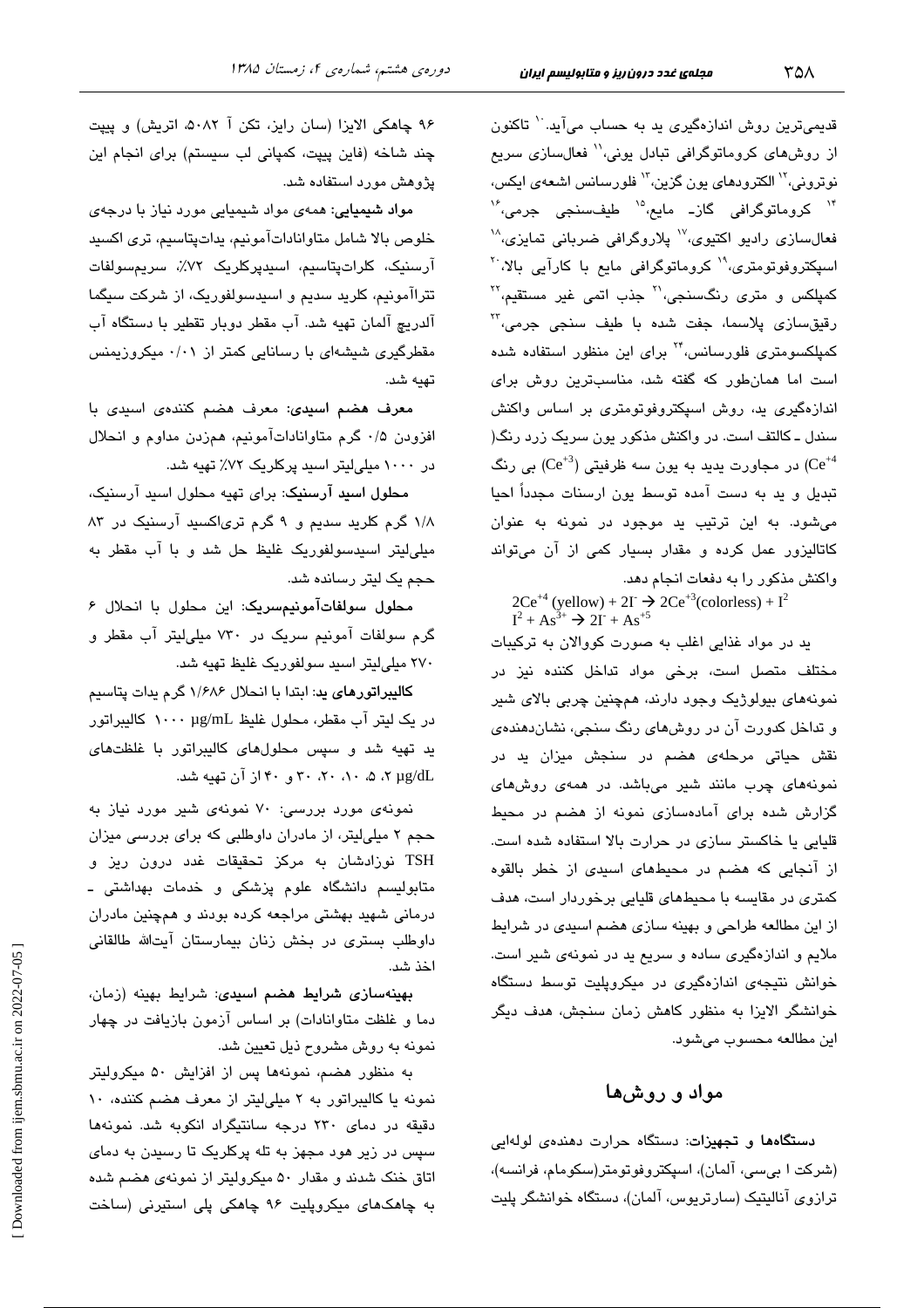کمیانی نانک، دانمارک) انتقال داده شد. در مرحلهی بعد به کمک پیپت چند شاخه مقدار ۱۰۰ میکرولیتر اسپدارسنیک و سیس ۵۰ میکرولیتر محلول سریک به همهی چاهکها افزوده شد. دقیقاً بعد از گذشت ۲۰ دقیقه، جذب نوری چاهکها توسط دستگاه الایزا ریدر در طول موج ۴۰۵ نانومتر اندازەگىرى شد. با رسم ميانگین مقادیر جذب نور*ى* كاليبراتورها روى محور عمودى و غلظت كاليبراتورها روى محور افقی، منحنی استاندارد ترسیم شد.

در هر میکرویلیت استاندارهایی با غلظت ۲، ۵، ۱، ۱۵، ۲۰، ۳۰ و ۴۰ میکروگرم در دسه لیتر استفاده شد. با رسم لگاریتم میانگین جذب نوری استانداردها روی محور عمودی و غلظت استانداردها روی محور افقی، منحنی استاندارد رسم شد. غلظت بد در نمونههای شیر با رگرسیون خطی منحنی فوق محاسبه گردید. آب مقطر دوبار تقطیر دیونیزه به عنوان استاندار د صفر در نظر گرفته شد.

غلظت مربوط به میانگین سیگنال استاندارد صفر با ۱۰ بار تکرار به علاوه دو برابر انحراف استاندارد آن، مبنای ۔<br>تعیین حد تشخیص روش قرار گرفت. از رقبق *س*ازی متوال*ی* یک نمونهی شیر هضم شده نیز برای تأیید بهره گرفته شد. آب مقطر دوبار تقطیر دیونیزه برای رقیقسازی استفاده شد.

به منظور ارزیابی دقت روش از آزمونهای درون سنجش و برون سنجش نمونههایی با غلظت پایین، متوسط و بالا در ۸ تکرار درون آزمونی و ۱۲ تکرار برون آزمونی استفاده شد.

سنجش میزان ید پس از افزایش استانداردهای مختلف به ۶ نمونهی تصادفی با تکرار سهتایی مبنای آزمون بازیافت قرار گرفت. افزایش استاندارد صفر به عنوان شاهد استفاده شد.

سنجش میزان ید در ۶ نمونه با غلظتهای پایین، متوسط و بالا پس از رقیقسازی متوالی با تکرار سهتایی اساس آزمون توازی قرار گرفت.

نتایج این روش با نتایج روش رایج هضم قلیایی در ۷۰ نمونه بررسی شد. میزان ید نمونههای مذکور ۳۸/۵–۵/۱ میکروگرم در دسی!یتر بود.

دادههای کسب شده توسط نرمافزار SPSS تجزیه و تحلیل شد. متغیرهای کمی به صورت مبانگین ± انحراف استاندارد بیان شدند. از آزمون رگرسیون پیرسون جهت بررسی همبستگی دو روش استفاده شد. همانطور که گفته

شد، از درصد ضریب تغییرات برای بیان دقت دو روش بهره گ فته شد.

تأثیر ۱۵ میلی مول اسیداسکوربیک، آمونیمسولفاتفرو و تیوسیاناتپتاسیم به عنوان مداخلهگرهای رایج بررسی شد. غلظتهای استاندارد در حضور و غباب مداخلهگرهای مذکور مورد بررسی قرار گرفت.



نمودار ١- شرايط بهينهى زمان (الف) دما (ب) و غلظت متاوانادات (ج) برای هضم اسیدی نمونهی شیر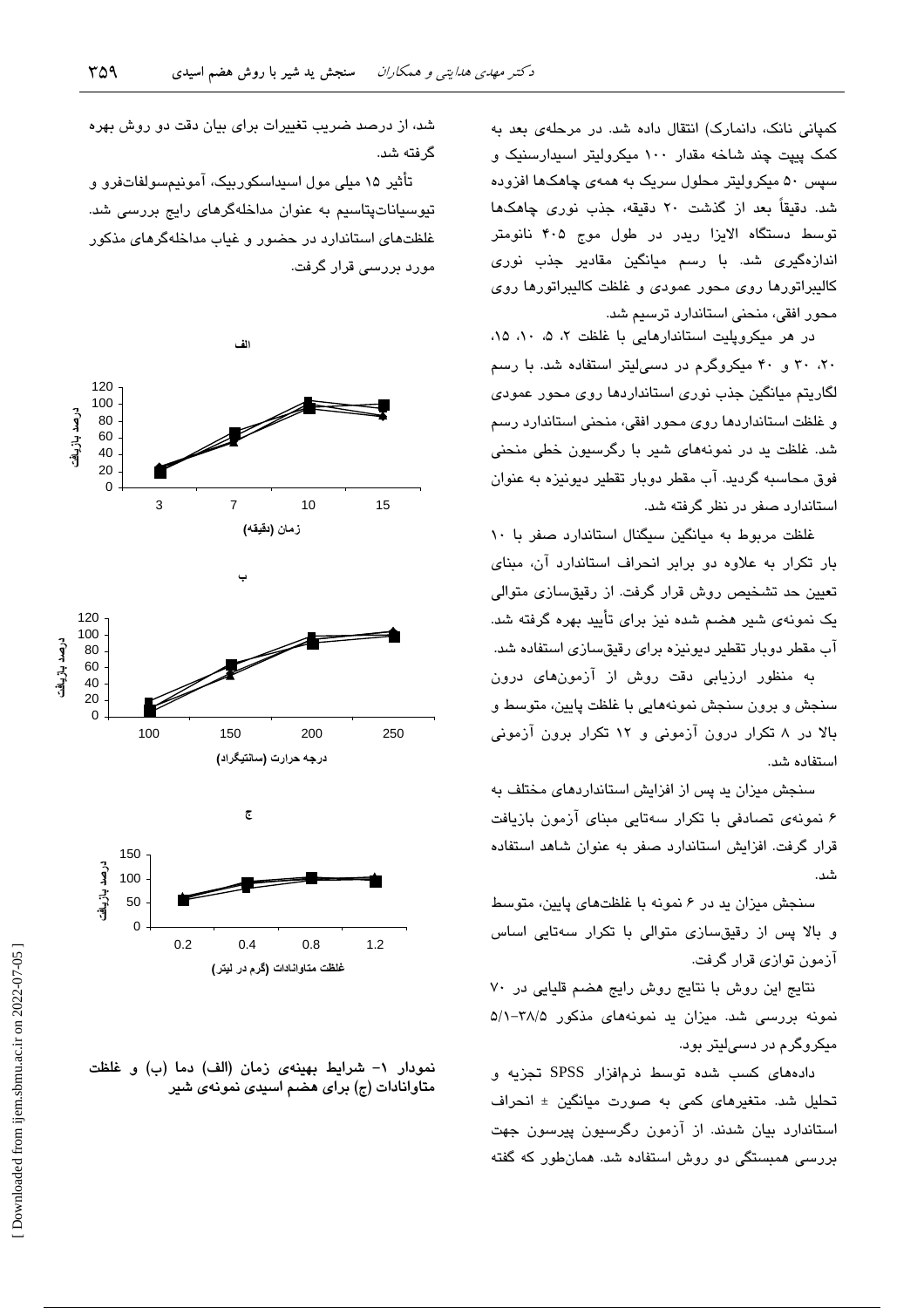### يافتهها

در شرایط مختلف درجه حرارت، زمان و غلظت متاوانادات، بازیافت میزان ید در ۴ نمونهی شیر نشان داد که زمان ١٠ دقيقه، دماى ٢٣٠ درجه و غلظت ۵٪ متاواناداتآمونیم در اسید پرکلریک شرایط بهینه محسوب میشوند (نمودار ۱)

رسم منحنی استاندارد با ۸ بار تکرار با لگاریتم میانگین جذب نوری در طول موج ۴۰۵ نانومتر تا غلظت ۴۰ میکروگرم در دسی لیتر خطی بود. آنالیز پیرسون ضریب خطی بیشتر از ۰/۹۹۳ را نشان داد (نمودار ۲).

بر اساس غلظت مربوط به میانگین سیگنال استاندارد صفر با ١٠ بار تكرار به علاوهى دو برابر انحراف استاندارد آن، حد تشخیص ۰/۱ میکروگرم در دسهالیتر تعیین شد. در ۶ تکرار ده تایی برای این منظور حد تشخیص از ۰/۰۸۰ تا ۰/۱۲ میکروگرم در دسیلیتر حاصل شد.



نمودار ٢- نتايج حاصل از ٨ بار تكرار منحنى استاندارد سنجش ید در شیر به روش هضم اسیدی

درصد ضریب تغیرات درون آزمونی نمونههایی با غلظت پایین، متوسط و بالا ۸/۶، ۶/۷، ۹/۲ به دست آمد. این ضراب در خصوص برون آزمون ۹/۸، ۸/۶، ۱۲/۲ درصد بود (جداول ۱و۲).

جدول ۱- نتایج حاصل از بررسی ضریب تغییرات درون آزمونی سنجش ید در شیر به روش هضم اسیدی

| انحراف معيار                       | سيانگين µg/dL             | دفعات تكرار | درصد ضريب تغييرات |
|------------------------------------|---------------------------|-------------|-------------------|
| $\cdot/\tau \cdot \setminus \cdot$ | ٣/۵                       |             | $\lambda$ /۶      |
| .700.9                             | $\frac{1}{\sqrt{2}}$      | л           | 8/1               |
| ۳/۳۶۶۶                             | $\mathbf{Y}$ $\mathbf{Y}$ |             | $9/\tau$          |

جدول ۲- نتایج حاصل از بررسی ضریب تغییرات برون آزمونی سنجش ید در شیر به روش هضم اسیدی

| انحراف استاندارد | سانگین µg/dL            | دفعات تكرار | درصد ضريب تغييرات    |
|------------------|-------------------------|-------------|----------------------|
| $\cdot$ /۳۲۳۴    | $\mathbf{r}/\mathbf{r}$ |             | $9/\lambda$          |
| 1/1.98           | ۲/۹                     | л           | $\lambda$ /۶         |
| f/T911           | ۳۵/۷                    |             | $\frac{1}{\sqrt{2}}$ |

جدول ۳- نتایج حاصل از آزمون بازیافت برای تعیین صحت روش سنجش ید در شیر به روش هضم اسیدی

| $\mu$ استاندارد $\mu$ | اندازەگیری شدە         | مورد انتظار     | غلظت نمونه              | درصد بازيافت                  |
|-----------------------|------------------------|-----------------|-------------------------|-------------------------------|
| ۲                     | $\Delta$ /۶            | 8/7             | $\mathbf{f}/\mathbf{y}$ | 97/7                          |
| ۵                     | $\Lambda/\mathfrak{r}$ | 9/7             | $\mathbf{f}/\mathbf{y}$ | $91/\tau$                     |
| ١٠                    | $\frac{1}{\sqrt{2}}$   | $\gamma$        | $\mathbf{f}/\mathbf{f}$ | 95/                           |
| ۱۵                    | $\frac{1}{2}$          | 19/7            | $\mathbf{f}/\mathbf{f}$ | ۱۰۹                           |
| ٢٠                    | YQ/9                   | YY/Y            | $\mathbf{f}/\mathbf{f}$ | $\mathsf{v} \cdot \mathsf{v}$ |
| $\mathbf{r}$ .        | $\mathbf{y}$           | $\tau$ $\gamma$ | $\mathbf{f}/\mathbf{y}$ | ۱۱۳                           |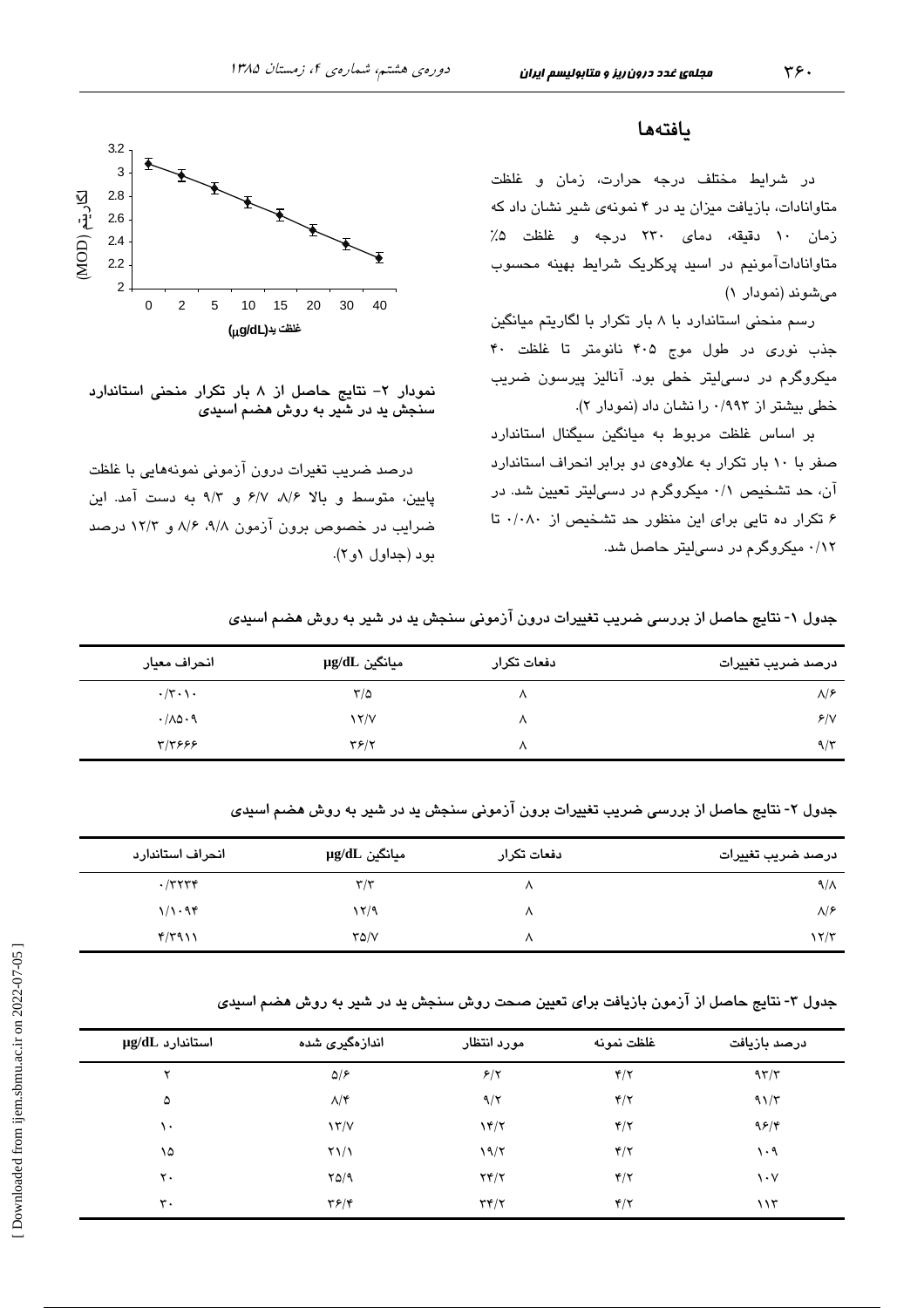| رقت | $\mu$ انتظار $\mu$                 | اندازەگىرى µg/dL                   | نسبت درصد     |
|-----|------------------------------------|------------------------------------|---------------|
|     | $\mathsf{r}\wedge\mathsf{r}\wedge$ | $\mathsf{r}\wedge\mathsf{r}\wedge$ | $\cdots$      |
| ۲   | 19/F                               | $\mathsf{Y}\cdot/\mathsf{Q}$       | $\cdot \circ$ |
| ۴   | 9/V                                | $\Lambda/\mathcal{F}$              | ٨٨            |
| Λ   | ۴۱۶                                | $\mathbf{r}/\mathbf{v}$            | ۸۹            |
| ۱۶  | $\tau/\tau$                        | ۲                                  | ٩٨            |
| ٣٢  | ۱۱                                 | $\cdot/9$                          | ۸۲            |

جدول ۴- نتایج حاصل از آزمون توازی برای تعیین صحت روش سنجش ید در شیر به روش هضم اسیدی

همانطور که در جدول ۳ آورده شده است، بازیافت ۶ نمونهی مورد بررسی از ۹۱/۳ تا ۱۱۳ درصد به دست آمد.

نسبت غلظت اندازهگیری شده به غلظت مورد انتظار پس از رقیقسازی متوالی تا رقت ۱:۳۲ از ۰/۹ تا ۱/۰۵ به دست آمد( جدول ۴).

آنالیز رگرسیون میان نتایج روش هضم اسیدی این مطالعه با هضم قلیایی به عنوان روش رایج، همبستگی قابل  $m = V \cdot r^2 = (A \cdot V \cdot y) = (A \cdot V \cdot X - A \cdot V)$ قبولی را نشان داد p<-/··· (نمو دار ۳).

افزایش ۱۵ میلی مولاری مواد مداخلهگر (اسپداسکوربیک، تيوسياناتپتاسيم و آمونيمسولفاتفرو) پس از هضم اسيدي، تخریب شده و تأثیری بر میزان بد در مقایسه با محلولهای شاهد نداشت. البته مواد مذكور بدون مرحلهى هضم تغييرات شدیدی در میزان ید ایجاد میکنند.

### ىحث

هورمونهای تیروئید حاوی عنصر معدنی ید میباشند. کمبود ید سبب کمبود هورمونهای تیروئید و در نتیجه اختلال در تکامل جسمی و ذهنی در کودکان میشود. در مادهای اول زندگی انواع شیر منبع اصلی دریافت ید در نوزادان محسوب می شود، لذا میزان ید در شیر، شاخص مناسبی برای تعیین میزان دریافت ید در نوزادان محسوب میگردد.<sup>۱</sup> در اغلب روشهای سنجش ید در شیر پس از آمادهسازی نمونه از واکنش معروف سندل ـ کالتف، برای سنجش ید استفاده میشود.<sup>۹</sup> روش رایج آمادهساز*ی* نمونه*ی* شیر، روش هضم قلیایی میباشد. در زمان آمادهسازی، علاوه بر آزادسازی بد از ترکیبات مختلف، مواد تداخلکننده و نیز کدورت ناشی از چرب بودن نمونهی شیر بر طرف

میشود. لازم به ذکر است که هضم در محیط قلیایی در حرارت بالا صورت میگیرد.<sup>۲۷</sup> از آنجایی که هضم در .<br>محیطهای اسی*دی* از خطر بالقوه کمتر*ی* در مقایسه با محیطهای قلیایی برخوردار است، هدف از این مطالعه طراحی و بهینه نمودن هضم اسیدی در شرایط ملایم و اندازهگیری ساده و سریع ید در نمونهی شیر بود.



نمودار ۳– مقایسهی نتایج روش هضم اسیدی با روش رایج هضم قلیایی سنجش میزان ید در ۷۰ نمونهی شیر

همهی روشهای سنجش ید در شیر به اجبار در مرحلهی اول یعنی آمادهسازی نمونه، ید موجود در ترکیبات آلی را به شکل معدنی تبدیل کرده و سپس از روشهای مختلف فیزیکی و شیمیایی برای سنجش آن استفاده مینمایند. همانطور که گفته شد روش خاکسترسازی اولین روش سنجش ید در شیر محسوب میگردد اما حداقل به حرارت ۶۰۰ درجهی سانتیگراد نیاز دارد و اغلب باعث تصعید نمونه و کسب ن**تایج** منف*ی* کاذب می،شود.<sup>۲۵</sup>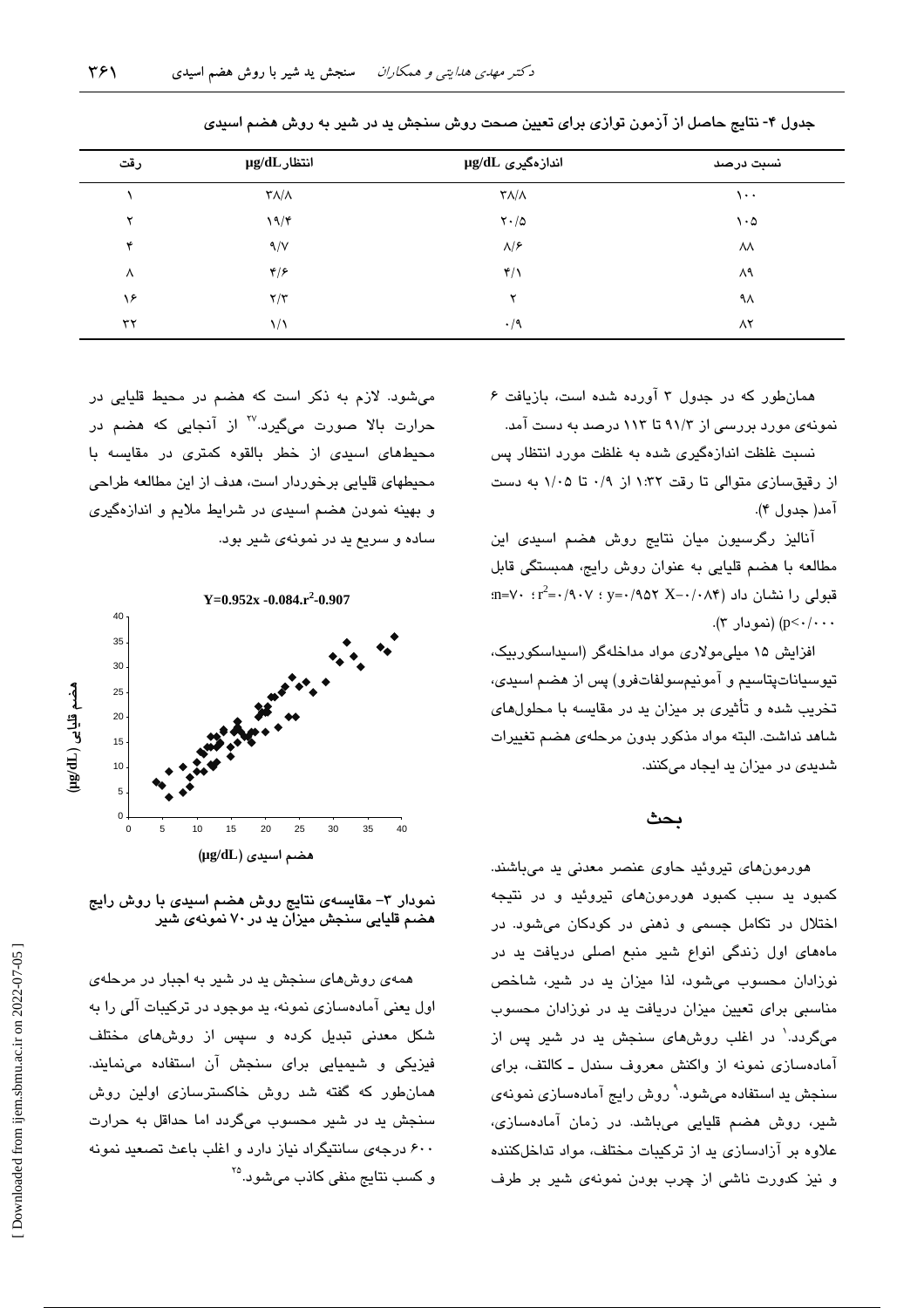در روش هضم قلیایی اغلب از دمای ۴۲۰ درجه به مدت ۳۰ دقیقه استفاده میشود، اما در این مطالعه فقط از ۱۰ دقیقه هضم در دمای ۲۳۰ درجه بهره گرفته شد. در سال ۱۹۹۸ آناریتا و همکاران روش تزریق پیوسته در اسپکتروفوتومتری را برای سنجش بد در شیر گزارش نمودند.<sup>۲۶</sup> محدودهی عملکرد منحنی استاندارد مذکور تا ۱۰ µg/dL بود اما در مطالعهى حاضر منحنى استاندارد قادر به سنجش تا ٢٠ µg/dL بود. در روش آناریتا و همکاران حساسیت ug/dL ۰/۹۹ گزارش شد اما در مطالعهی حاضر µg/dL ۰/۱ به دست آمد. سرعت اندازهگیری مطالعهی مذکور ۴۸ نمونه در ساعت تخمین زده شد، در حالی که سنجش پد به روش خوانش میکروپلیتی حداقل ۹۶ نمونه در ساعت قابلیت اندازهگیری دارد. این در حالی است که بازیافت روش مورد استفاده در مطالعهی ریتا و همکاران از ۹۴/۵ تا ۱۰۵ درصد تعیین شد که از درصد بازیافت مطالهی حاضر یعنی ۹۱/۳ تا ۱۱۳ بهتر است. در روش هضم اسیدی فیشر<sup>۲۵</sup> با بازیافت ۹۶ تا ۱۰۲ درصد از اسید نیتریک، سولفوریک و پرکلریک استفاده شد، اما مخلوط اسیدی مطالعهی حاضر شامل دو اسید با ایمنی بیشتر، زمان کوتاهتر و دمای پایینتر از ارجحیت برخوردار

است.<sup>۲۵</sup> در مجموع یافتههای این مطالعه نشان داد که روش هضم اسی*دی* از کارایی لازم، دقت و صحت کافی برای سنجش میزان ید در شیر برخوردار است. همچنین، این روش با شیوهی خوانش میکروپلیتی سرعت سنجش را تا حدود زیا*دی* افزایش میدهد و از همه مهمتر شرایط آمادهسازی نمونه در آن از روشهای قلیایی ایمنتر است و شرایط دمایی ملایمتری لازم دارد. عدم بررسی عملکرد این روش در شیر دام ( شیر گاو و گوسفند) و شیرهای مصنوعی (انواع شیر خشک) از محدویتهای این مطالعه بود که در ادامهی پژوهش مورد بررسی قرار خواهد گرفت.

## سیاسگزار ی

نویسندگان از مرکز تحقیقات غدد درون ریز و متابولیسم دانشگاه علوم پزشکی و خدمات بهداشتی ـ درمانی شهید ۔<br>بھشتی که یا حمایت مالی و امکانات آزمایشگاهی، انجام این پژوهش را میسر نمودند، قدردانی می،نمایند.

- ٥. میرمیران پروین، شیخالاسلام ربابه، هدایتی مه*دی،* حاجیپور رامبد، سربازی نرگس، عزیزی فریدون. پایش شیوع گواتر و میزان ید ادرار در دانشآموزان ۸ تا ۱۰ ساله استان سمنان در سال ۱۳۷۵. مجله پژوهش در پزشکی، ۱۳۸۱؛ سال ۲۶، شماره ٠١، صفحات ٧١ تا ٧٥.
- ٦. سالارکیا ناهید، هدایتی مهدی، رئیسزاده فربد، میرمیران پروین، کیمیاگر مسعود، عزیزی فریدون. پایش ید در دانشآموزان روستاهای واقع در شمال غرب تهران ١٠ سال پس از ید رسانی. مجله غدد درون ریز و متابولیسم ایران، ۱۳۸۰؛ سال ۳، شماره۱۲، صفحات ۲۷۱ تا ۲۷۶.
- ۷. هدایتی مهدی، شیخالاسلام ربابه، میرمیران پروین، راستمنش رضا، عزیزی فریدون. پایش شیوع گواتر و میزان ید ادرار در دانشآموزان ۸ تا ۱۰ ساله استان اردبیل، سال ۱۳۷۵. مجله علمی پژوهشی دانشگاه علوم پزشکی اردبیل ۱۳۸۰؛ سال ۱، شماره١، صفحات ١٧ تا ٢١.

### **References**

- 1. Furnee CA. Prevention and control of iodine deficiency: a review of a study on the effectiveness of oral iodized oil in Malawi. Eur J Clin Nutr 1997; 51 Suppl 4: S9-10.
- میرمیران پروین، هدایتی مهدی، شیخالاسلام ربابه ، رحمانی م، عزیزی فریدون. در جستجوی شاخص مطمئنی برای ید رسانی. پژوهش در پزشکی، ۱۳۸۰؛ سال ۲۵، شماره۲ ،صفحات  $\Lambda$  تا  $\tau$
- عزیزی فریدون، میرمیران پروین، شیخالاسلام ربابه، هدایتی  $\mathcal{F}$ مهدی، دلشاد حسین، بهلکه جمشید. پایش شیوع ید ادرار در دانشآموزان ۸ تا ۱۰ ساله استان خوزستان در سال ۱۳۷۵. مجله علمی دانشگاه علوم پزشکی اهواز،۱۳۸۱؛ سال ،شماره ۳۵، صفحات ۹ تا ۱۵.
- سالارکیا ناهید، هدایتی مهدی، عزیزی فریدون. شاخصهای ٤. کمبود بد شش سال پس از تجویز بد در دانشآموزان دختر روستاهای آهار تهران سال ۱۳۷۸. مجله علمی دانشگاه علوم پزشکی زنجان، ۱۳۸۱؛ سال ۱۰، شماره۳۹، صفحات ۳۵ تا ۳۹.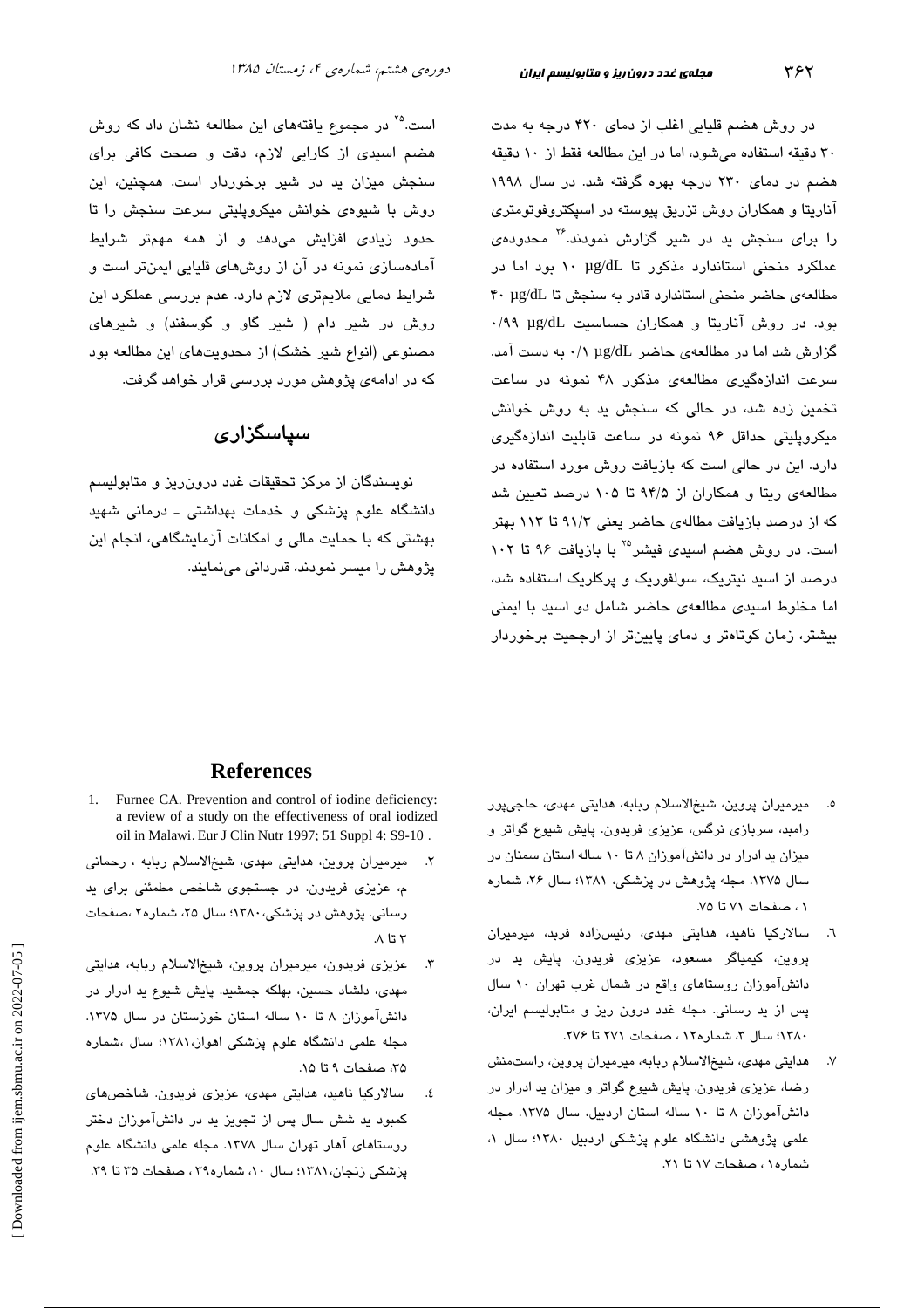۸ عزیزی فریدون، شیخالاسلام ربابه، میرمیران پروین، هدایتی مهدی. غلظت سرمی T4, T3 و TSH و میزان ید ادرار در دانش۱موزان ۸ تا ۱۰ ساله ۲۶ استان کشور. مجله پژوهش در پزشکی، ۱۳۷۹؛ سال ۲۴، شماره۲ ، صفحات ۱۲۱ تا ۱۳۱.

- Sandell EB and Kolthoff IM, Micro determination of iodine by a catalytic method. Microchemica Acta 1937; 1: 9-25.
- 10. Aumont G, A semi automated method for determination of total iodine in milk. Ann Rech Vet 1982; 13: 205-210.
- 11. Fairman WD, Sedlet J. A rapid and sensitive method for the determination of iodine-131 in milk by ion exchange on silver chloride. Anal Chem 1966; 38: 1171-1175.
- 12. Curtis AR, Hamming P. Differential pulse polarographic determination of total iodine in milk. J Assoc of Anal Chem 1982; 65: 20-23.
- 13. Parr RM, DeMaeyer EM, Iyengar VG, Byrne AR, Kirkbright GF, Schoch G, et al. Minor and trace elements in human milk from Guatemala, Hungary, Nigeria, Philippines, Sweden, and Zaire. Results from a WHO/IAEA joint project. Biol Trace Elem Res 1991; 29:51-75.
- 14. Crecelius EA. Determination of total iodine in milk by xray fluorescence spectrometry and iodide electrode. Anal Chem 1975; 47: 2034-2035.
- 15. Gu F, Marchetti AA, Straume T. Determination of iodine in milk and oyster tissue samples using combustion and peroxydisulfate oxidation. Analyst 1997; 122:535-537.
- 16. Yoshinaga J, Li JZ, Suzuki T, Karita K, Abe M, Fujii H, et al. Trace elements in human transitory milk Variation caused by biological attributes of mother and infant. Biol Trace Elem Res 1991; 31: 159-170.
- 17. Ohno S. Simple and rapid determination of iodine in milk by radioactivation analysis. Analyst 1980; 105: 246-250.
- 18. May W, Wu D, Estman CJ, Bourdoux P, Maberly GF, Evaluation of automated urinary iodine methodsproblems of interfering substances.Clin Chem,1990;36: 865-869.
- 19. Heather LP, Bradley TJ. Determination of Non-metals by High Performance Liquid Chromatography with Inductively Coupled Plasma Detection. Appl Spect Rev 2003; 38: 71-99.
- 20. Hilp M. Determination of iodine values according to Hanus using 1,3-dibromo-5,5-dimethylhydantoin (DBH): analytical methods of pharmacopeias with DBH: part 7. J Pharm Biomed Anal 2002; 28: 81-6.
- 21. Bermejo BP, Aboalsomoza M, Bermejo BA Cervera L, Guardia M. Microwave assisted distillation of iodine for the indirect atomic absorbtion spectrometric determination of iodine in milk samples. J Anal At Spectrom 2001; 16: 382-9.
- 22. Haldimann M, Eastgate A, Zimmerli B. Improved measurment of iodine in food samples using inductively coupled plasma isotope dilution mass spectrometry. Analyst 2000; 125: 1977-1982.
- 23. Herzing I, Poul J, Pisarikova B, Gopfert E. Milk iodine concentration in cows treated orally or intramuscularly with a single dose of iodinated fatty acid esters. Vet Med Czech, 2003; 48: 155-162.
- 24. Tajtakova M, Capova J, Bires J, Sebokova E, Petrovicova J. Thyroid volume, urinary and milk iodine in mothers after delivery and their newborns in iodinereplete country. Endocr Regul 1999; 33: 9-15 .
- 25. Fischer PW, L'Abbe MR. Acid digestion determination of iodine in foods. J Assoc Of Anal Chem 1981 ; 64: 71- 4.
- 26. Ana Rita de A. N, Mockiuti F, Batista de Sara G, Primavesi O. Flow injection spectrophotometric catalytic determination of iodine in milk .Analytical sciences 1998;14: 559-564.
- 27. Sturup S, Buchert A. Direct determination of copper and iodine in milk and milk powder in alkaline solution by flow injection inductively coupled plasma mass spectrometry. Anal Bioanal Chem 1996; 354: 323-6 .